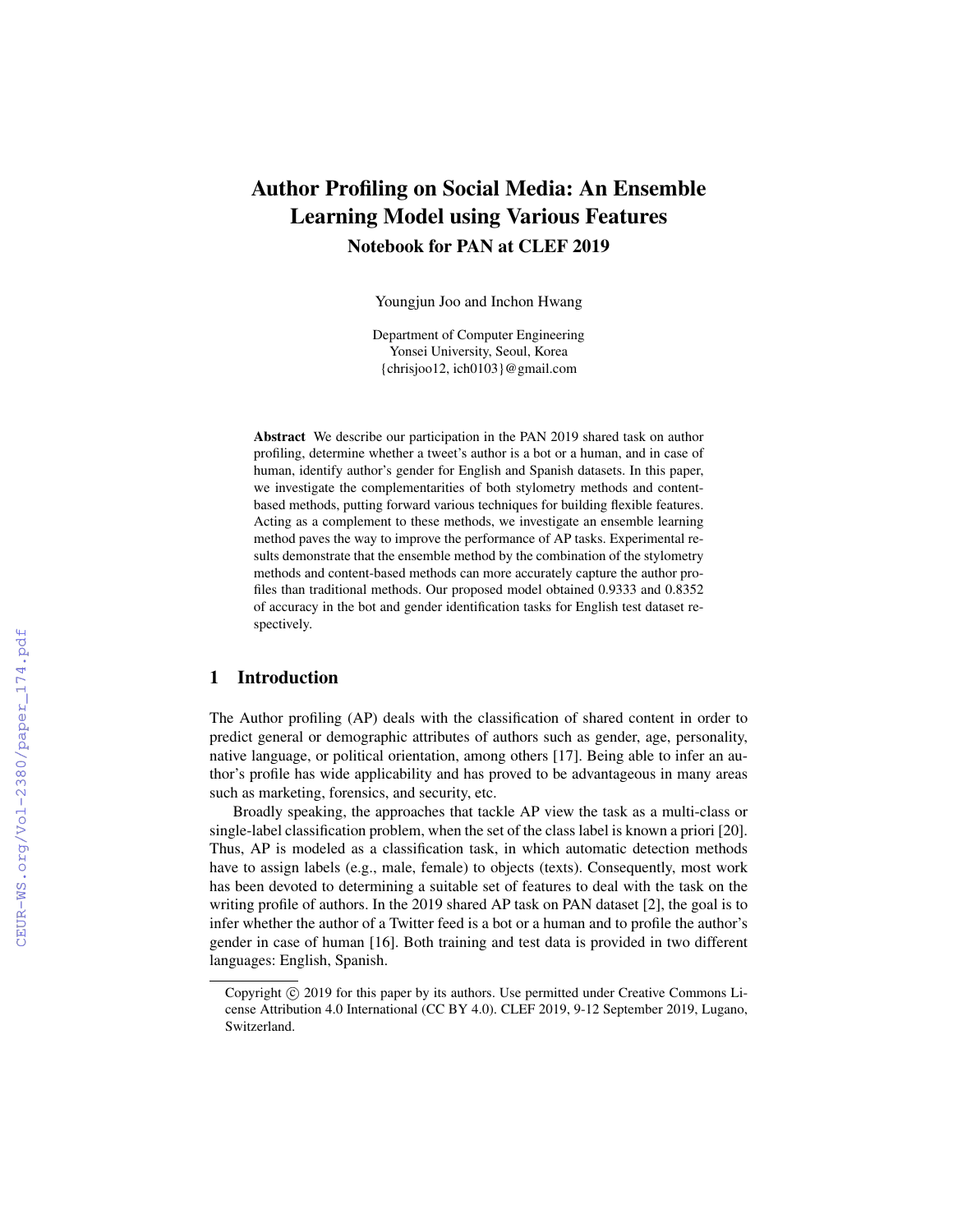In order to predict bot and gender, we propose the complementarities of both stylometry methods and content-based methods, putting forward various techniques for building flexible features (basic count features, psycholinguistic features, TF-IDF, Doc2vec). Acting as a complement to these features, we also investigate an ensemble learning method combining classification methods based on various features and BERT model paves the way to improve the performance of AP tasks.

# 2 Related Works

Approaches for predicting an AP can be broadly categorized into two types of methods: (1) stylometry methods which aim to capture an author's writing style using different statistical features (e.g., functional words, POS, punctuation marks, and emoticons), (2) content-based methods that intend to identify an author's profiles based on the content of the text (e.g., bag of words, words n-gram, term vectors, TF-IDF n-grams, slang words, emotional words), and topics discussed in the text (e.g., topic models such as LDA, PLSA  $)$  [5]. According to the PAN<sup>1</sup> competitions, most successful works for AP in social media have used combinations of these two kinds of features.

Every author's writing style can be used to identify an author's attributes. In previous studies, style based features were used to predict the author's attributes, age, and gender [3,6,13,18,22]. In these methods, lexical word-based features represent text as a sequence of tokens forming sentences, paragraphs, and documents. A token can be the numeric number, alphabetic word or a punctuation mark. Plus, these tokens are used to statistics such as average sentence length, average word length, a total number of words and a total number of unique words, etc. Also, character-based features consider the text as a sequence of characters.

Content-based methods employ specific words or special content which are used more frequently in that domain than in other domains [23]. These words can be chosen by correlating the meaning of words with the domain [8, 23] or selecting from corpus by frequency or by other feature selection methods [1]. An analysis of information gain presented in [19] showed that the most relevant features for gender identification are those related with content words (e.g., *linux* and *office* for identifying males, whereas *love* and *shopping* for identifying females).

Recently, some works have used deep learning models and learning method of representations for AP [7, 9, 11, 21]. [7] used the approach based on subword character n-gram embeddings and deep averaging networks (DAN). [9] used the model consists of a bi-RNN implemented with a Gated Recurrent Unit (GRU) combined with an Attention mechanism. [11] proposed two models for gender identification and the language variety identification of four languages that consist of multiple layers to classify an author's profile trait with neural networks.

<sup>&</sup>lt;sup>1</sup> https://pan.webis.de/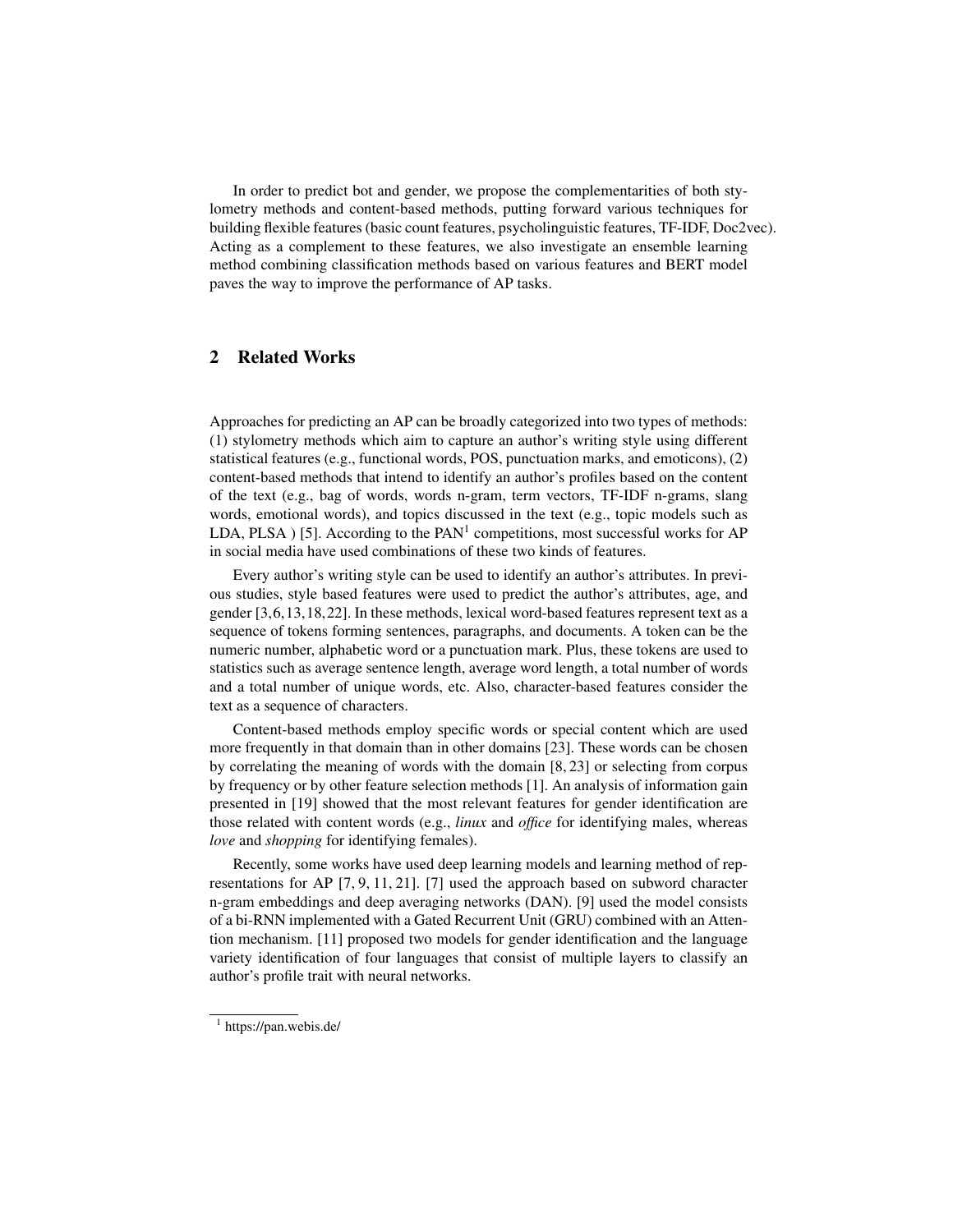

Figure 1. Illustration of text preprocessing and postprocessing.

## 3 Proposed Approach

#### 3.1 Text Preprocessing and Postprocessing

The preprocessing of the text data is an essential step as it makes the raw text ready for applying machine learning algorithms to it. The objective of this step is to clean noise those are less relevant to detect the AP on the texts.

We, at first, aggregate tweet posts published by an individual user into one document before training to alleviate the shortcomings of short texts. In order to utilize most of the information in text, we perform some transforming tasks of the short texts (i.e., XML parsing, contradictions unfolding, text tokenizing, stemming, lemmatization, and removing stopwords). Also, for utilization and word-level representation on most of the text information, we perform spell correction for informal words using SymSpell library<sup>1</sup>, word segmentation for splitting hashtags using WordSegment library<sup>2</sup>, and annotation (surround or replace with special tags such as  $\langle \textit{money} \rangle$ ,  $\langle \textit{number} \rangle$ ,  $\langle \textit{date} \rangle$ , *<phone>*, or *<user>*) as a text postprocessing task (see Figure 3).

## 3.2 Basic Count Features

Previous works on AP tasks explore lexical, syntactic, and structural features. Lexical features are used to measure the habit of using characters and words in the text. The commonly used features in this kind consist of the number of characters, word, a frequency of each type of characters, etc. Syntactic features include the use of punctuations, part-of-speech (POS) tags, and functional words. Structural features represent how the author organizes their documents or other special structures such as greetings or signatures.

As shown Table 1, we construct a basic count feature set including punctuation characters (e.g., question marks, and exclamation marks) and other features (e.g., average syllable per word, functional word count, special character count, capital ratio, etc.).

<sup>1</sup> https://github.com/wolfgarbe/SymSpell

<sup>&</sup>lt;sup>2</sup> https://github.com/grantjenks/python-wordsegment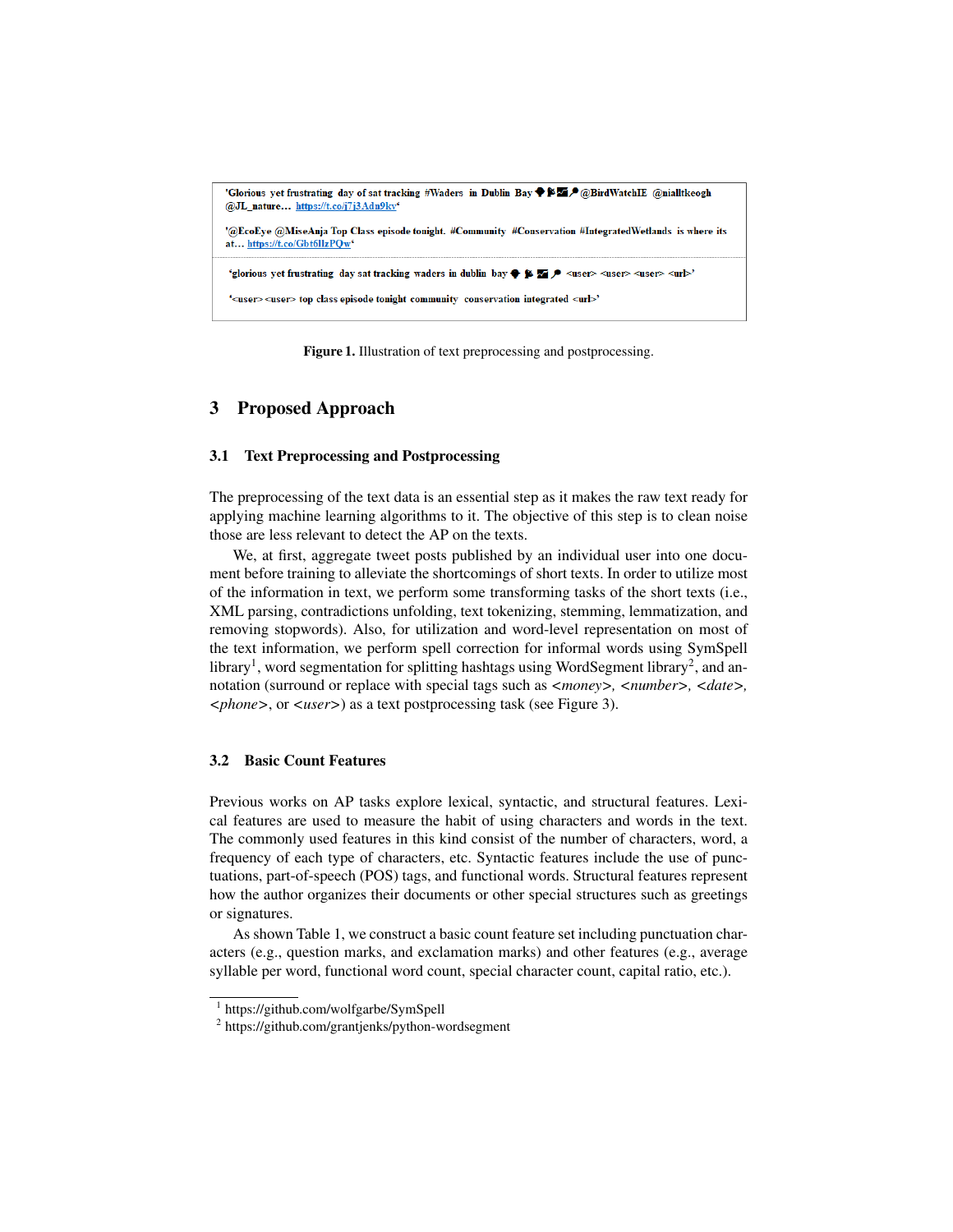Average sentence lenght by character Average sentence lenght by word

Table 1. List of basic count features extracted from the Twitter.

| Average semence lengin by character Average semence lengin by word |                            |
|--------------------------------------------------------------------|----------------------------|
| Average syllable per word                                          | Average word length        |
| Capital ratio                                                      | Number of functional words |
| Number of special characters                                       | Character count            |
| Word count                                                         | Hashtag count              |
| Direct tweet count                                                 | Repeat punctuation count   |
| Punctuation count                                                  | URL count                  |
| Positive emoji count                                               | Negative emoji count       |
| Emoji count                                                        | Slang words count          |
| Stopword count                                                     | <money> tag count</money>  |
| <phone> tag count</phone>                                          | <user> tag count</user>    |
| <time> tag count</time>                                            | <date> tag count</date>    |
| <number> tag count</number>                                        |                            |

#### 3.3 Psycholinguistic Features

The relationship between personality traits and the use of language has been widely studied by the psycholinguist Pennebaker. [12] analyzed how the use of the language varies depending on personal traits. For example, in regards to the authors' gender, he found out that in English women use more negations or first persons, because they are more self-conscientious, whereas men use more prepositions in order to describe their environment. These findings are the basis of  $L I W C<sup>1</sup>$  (Linguistic Inquiry and Word Count) that is one of the most used tools for capturing people's social and psychological states, which have proved to be useful in the AP task.

LIWC has two types of categories; the first kind captures the writing style of the author like the POS frequency or the length of the used words (i.e., summary language variables, linguistic dimensions, other grammar). The second category (i.e., psychological processes) captures content information by counting the frequency of words related to some thematic categories such as affective processes, social processes, personal concerns, etc. Regarding the use of this tool, we focused on the content information.

## 3.4 TF-IDF

We adapted the TF-IDF (Term Frequency-Inverse Document Frequency) method to judge the topics of each document by the words it contains. In the TF-IDF words are given weight – TF-IDF measures relevance, not frequency. Particularly, word counts are replaced with TF-IDF scores across the corpus. TF-IDF, at first, measures the number of times that words appear in a given document (i.e., *term frequency*). However, since words such as *and* or *the* appear frequently in all documents, those must be systematically discounted (i.e., *inverse-document frequency*). The more documents a word appears in, the less valuable that word is as a signal to differentiate any given document. That is intended to leave only the frequent and distinctive words as markers. TF-IDF relevance of each word is a normalized data format as the following formula:

<sup>1</sup> http://liwc.wpengine.com/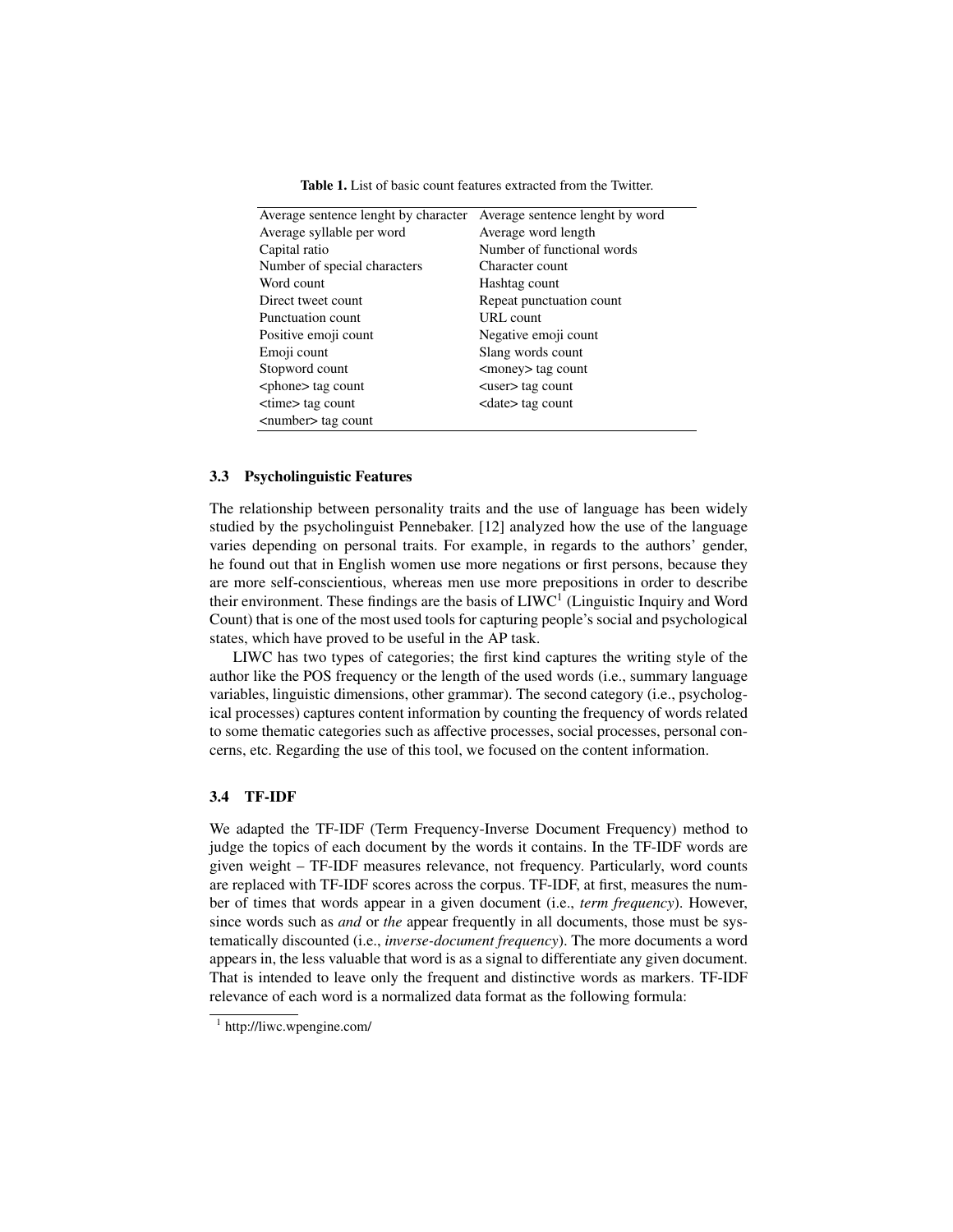

Figure 2. Framework for learning document vectors. Adpated from [10].

$$
W_{i,j} = tf_{i,j} * log\left(\frac{N}{df_i}\right) \tag{1}
$$

where  $tf_{i,j}$  is the number of occurrences of i in j;  $df_i$  is the number of documenting containts  $i$ ;  $N$  is the total number of documents.

We extract unigrams, bigrams, and trigrams derived from the bag of words representation of each Twitter posts. To account for occasional differences in content length between train dataset and test dataset, these features are encoded as TF-IDF values.

#### 3.5 Doc2vec

We use the Doc2vec method [10], an unsupervised learning model that learns feature representations of fixed length from the document of variable length. The idea is to combine the meaning of words for construction of the meaning of documents using a distributed memory model (see Figure 2). There are two models for the distributed representation of documents: Distributed Memory (DM) and Distributed Bag-of-Words (DBOW). The distributed representation obtained by this model outperforms both Bagof-Words (BoW) and word n-gram models producing the new state of the art result for text classification and sentiment analysis tasks.

In this work, different representations of the texts were used as input data types for the Doc2vec method in order to evaluate the quality of different distributed representation outputs. In particular we represented the texts in terms of *word unigram*, *bigram* and *trigram*. For the implementation of the Doc2vec model, a freely available package of the Doc2vec included in the Gensim module used. The Doc2vec method offers two possible approaches (i.e., PV-DM, PV-DBOW) to build the model. As shown in Table 2, our experimental results report better performance when both representations are concatenated, thus our model's final document vector is composed of the concatenation of the representations obtained by the DM (Distributed Memory) and the DBOW (Distributed Bag of Words) models.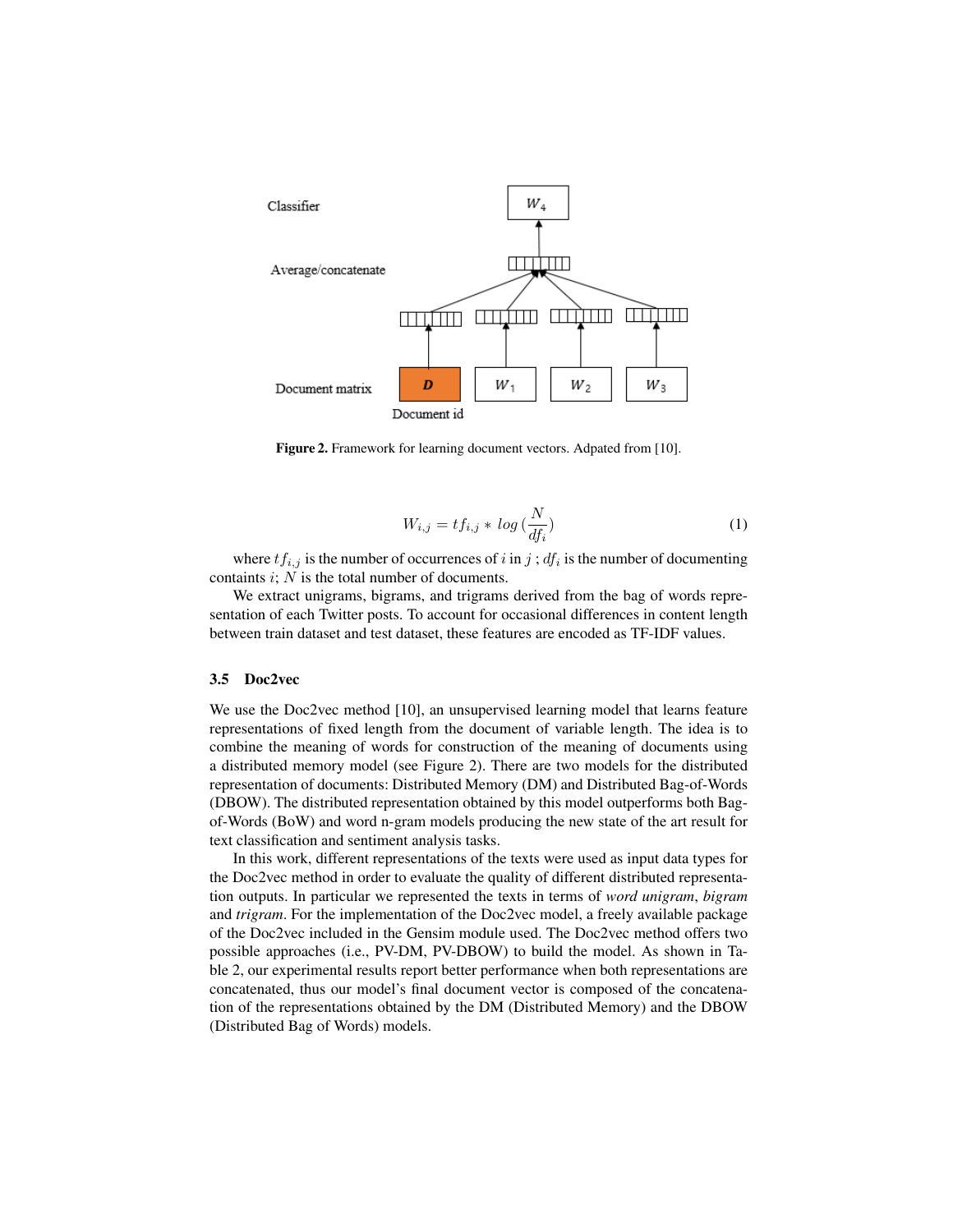| Doc2vec model      | Dim | Acc    |  |
|--------------------|-----|--------|--|
| DBOW 1-gram        | 300 | 0.8447 |  |
| DBOW 1+2-gram      | 300 | 0.8500 |  |
| DBOW $1+2+3$ -gram | 300 | 0.8462 |  |
| DM 1-gram          | 300 | 0.8402 |  |
| DM $1+2$ -gram     | 300 | 0.8455 |  |
| DM $1+2+3$ -gram   | 300 | 0.8438 |  |
| DBOW+DM 1-gram     | 600 | 0.8606 |  |
| DBOW+DM 1+2-gram   | 600 | 0.8639 |  |
| DBOW+DM 1+2+3-gram | 600 | 0.8618 |  |

Table 2. Doc2vec results of gender classification on English train dataset.

#### 3.6 BERT

BERT (Bidirectional Encoder Representations from Transformers) model's key innovation is applying the bidirectional training of Transformer, a popular attention model, to language modelling [4]. The Transformer includes two separate mechanisms – an encoder that reads the text input and a decoder that produces a prediction for the task. Since the goal of BERT is to generate a language model, only the encoder mechanism is necessary. As opposed to directional models, which read the text input sequentially (left-to-right or right-to-left), the Transformer encoder reads the entire sequence of words at once. This characteristic allows the model to learn the context of a word based on all of its surroundings (left and right of the word).

When training language models, there is a challenge of defining a prediction goal. To overcome this challenge, BERT uses two training strategies: Masked LM (MLM) and the next sentence prediction (NSP). Their results show that BERT outperforms the state-of-the-art results in a wide variety of NLP tasks, including QA (SQuAD), Natural Language Inference (MNLI), and others. In this task, we used pre-trained BERT model  $(i.e., bert\_uncased\_L-24\_H-1024\_A-16)$  in TensorFlow Hub website  $<sup>1</sup>$ .</sup>

## 4 Experimental Results and Discussion

The task of identifying bot and gender from the text is cast as a classification task. For these tasks, we have performed binary classification task, i.e., the goal is to distinguish between two classes: (1) bot and human (2) male and female in case of human class. We have used 10-fold cross validation for experiments. We employed Gradient Boosted Decision Tree (GBDT) classifier and BERT model to train and test our proposed system as classifier models. Our results on PAN2019 subtasks are summarized in Table 3. Regarding the submissions to the task through the TIRA [14] platform which is the web service platform to facilitate software submissions into the virtual machine, training was conducted offline by concatenating the training and validation sets as input and

<sup>1</sup> https://tfhub.dev/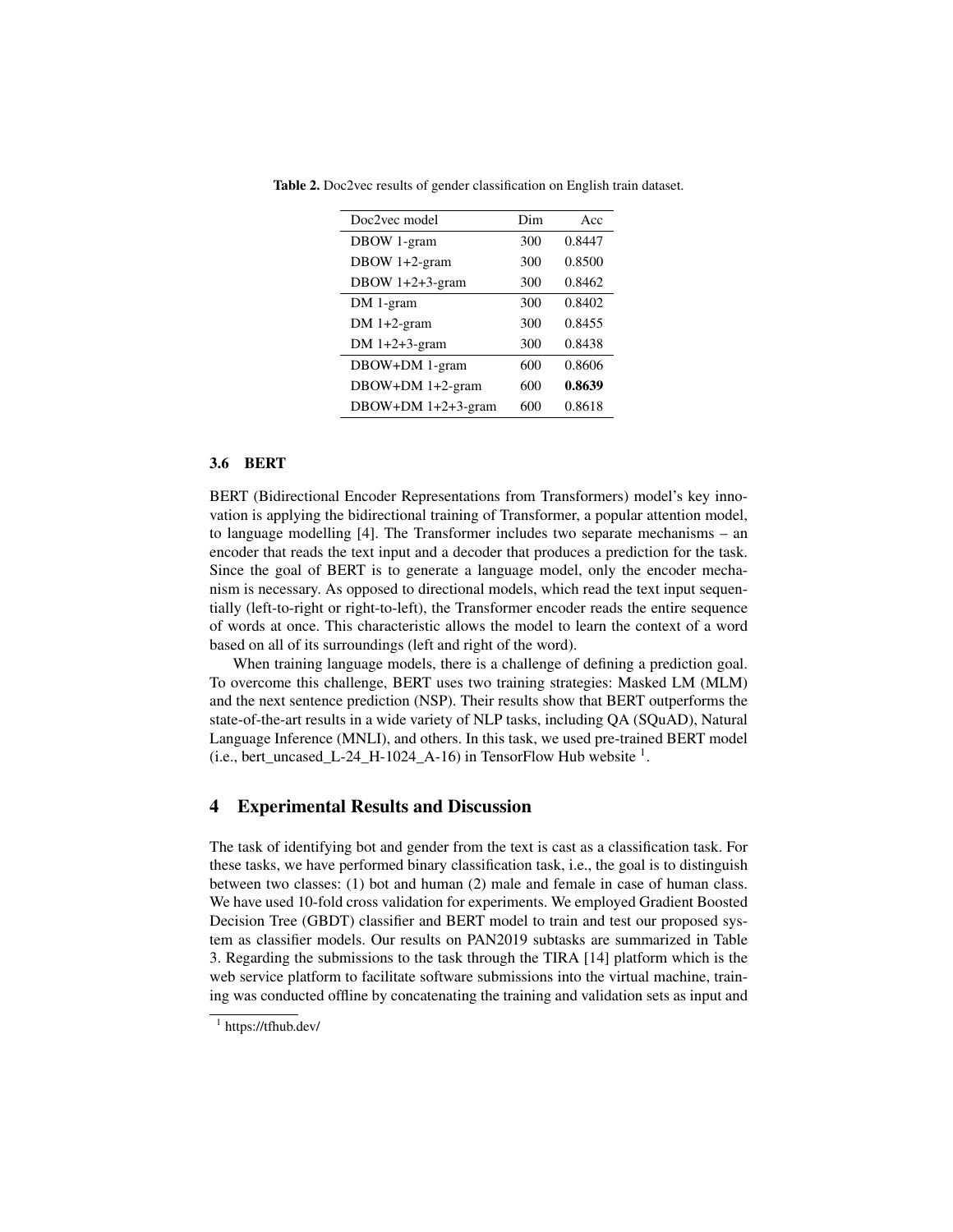

Figure 3. Architecture of BERT model for author profiling tasks.

| N <sub>0</sub> | Features                     | #                        | English    |        | Spanish    |        |
|----------------|------------------------------|--------------------------|------------|--------|------------|--------|
|                |                              |                          | <b>Bot</b> | Gender | <b>Bot</b> | Gender |
|                | Baseline (LDSE [15])         | $\overline{\phantom{a}}$ | 0.9054     | 0.7800 | 0.8372     | 0.6900 |
| 1              | Basic count features         | 25                       | 0.9741     | 0.8152 | 0.9498     | 0.8373 |
| 2              | Psycholinguistic features    | 56                       | 0.9514     | 0.8623 | 0.8844     | 0.7310 |
| 3              | <b>TF-IDF</b>                | 5000                     | 0.9466     | 0.8379 | 0.9253     | 0.7657 |
| 4              | Doc2vec $(1+2+3-gram)$       | 600                      | 0.9498     | 0.8639 | 0.9132     | 0.7896 |
| 5              | Feature stacking $(1+2+3+4)$ | 5681                     | 0.9805     | 0.8701 | 0.9511     | 0.8547 |
| 6              | BERT (pre-trained)           |                          | 0.9902     | 0.8324 |            |        |
| 7              | Ensemble $(5+6)$             | $\overline{\phantom{a}}$ | 0.9832     | 0.8801 |            |        |
| 9              | <b>TIRA</b> Test             |                          | 0.9333     | 0.8352 | N/A        | N/A    |

Table 3. Experimental results for bot and gender classifications on PAN2019 dataset.

then, the trained models were deployed to TIRA to classify the unseen test dataset. We tuned our single models on the development datasets and submitted the final results using ensemble models. The ensemble models were built by averaging the outputs of two models, which are feature stacking model and deep learning model. Our submission results achieve an accuracy of 0.9333 for bot detection task and 0.8352 for gender identification task on English test dataset.

In the gender identification tasks, the content-based approaches show better results, especially the Doc2vec model shows significantly better results than other feature sets. The resulting accuracy scores by other features (i.e., *Basic count features, psycholinguistic features, TF-IDF*) indicate that these approaches address the problem to some extent but requires more distinctive features to further improve the accuracy. Interestingly, the concatenation of both stylometry and content-based approach proves highly effective, achieving the best results overall. However, Doc2vec method proves to be highly competitive as a single-handed feature set.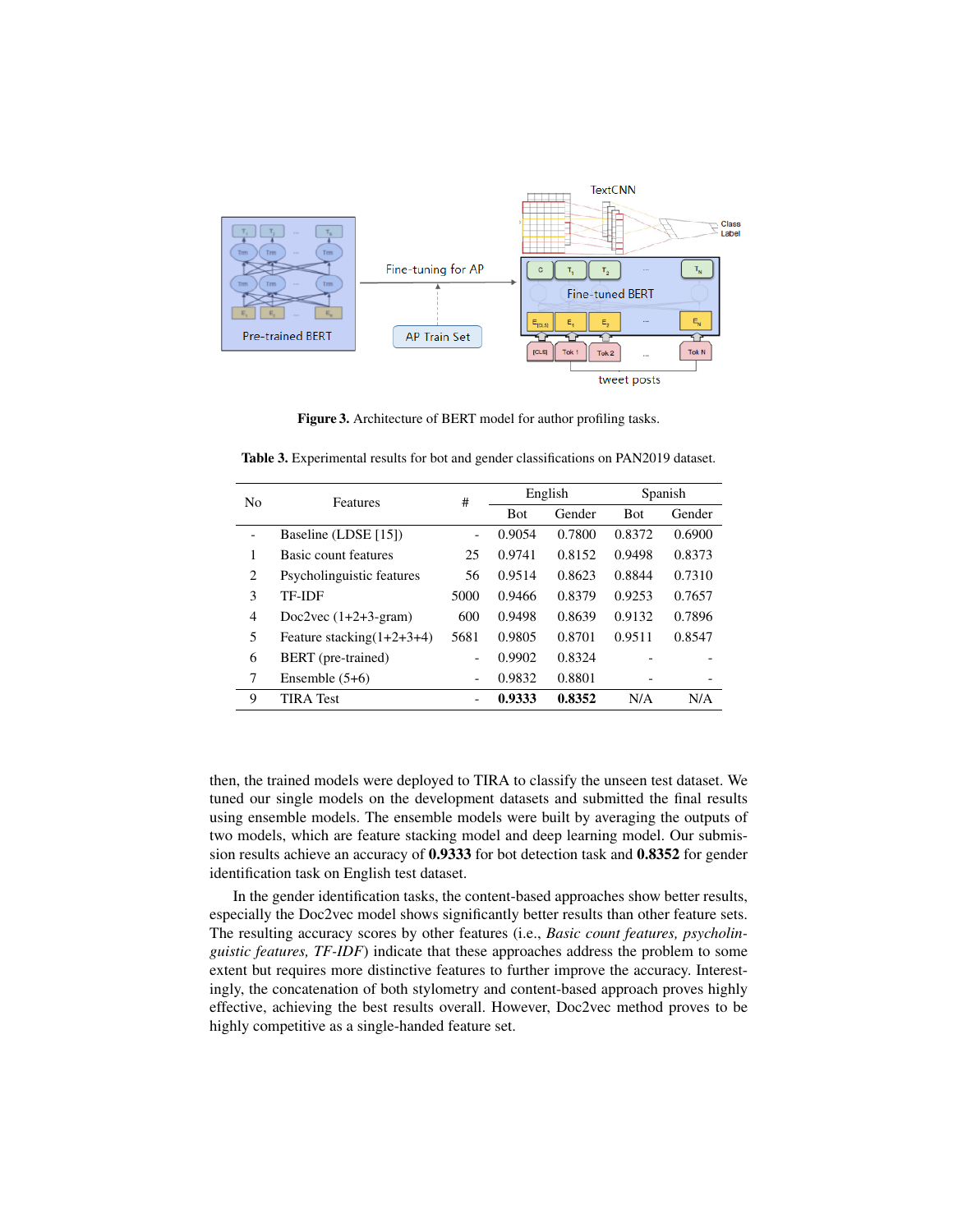In terms of deep learning approach, even if BERT model managed to learn important features from basically any data structure without having to manually derive features, the performance in our experiment is not competitive. Our experimental results using the pre-trained model did not outperform other model's accuracy and seem to require more fine-tuning.

## 5 Conclusions

This paper summarized our participation in PAN2019 shared task on AP, where we aimed to deal with the challenge of AP. We tried to approach the problem from the perspective of stylometry and content-based methods, as well as contextualized word embeddings from BERT model. In terms of training method, we adopted an ensemble approach and carried on experiments on PAN collections. Experimental results demonstrate that the ensemble method by the combination of the style-based and contentbased methods can more accurately capture the author profiles than traditional methods.

There is still room to improve our work in the future. In our system, we compared the BERT model showing state-of-the-art results in various NLP tasks without sophisticated fine-tunising. We will leave more fine-tuning work on our datasets as future work.

#### References

- 1. Argamon, S., Koppel, M., Pennebaker, J.W., Schler, J.: Automatically profiling the author of an anonymous text. Commun. ACM 52(2), 119–123 (2009)
- 2. Daelemans, W., Kestemont, M., Manjavancas, E., Potthast, M., Rangel, F., Rosso, P., Specht, G., Stamatatos, E., Stein, B., Tschuggnall, M., Wiegmann, M., Zangerle, E.: Overview of PAN 2019: Author Profiling, Celebrity Profiling, Cross-domain Authorship Attribution and Style Change Detection. In: Crestani, F., Braschler, M., Savoy, J., Rauber, A., Müller, H., Losada, D., Heinatz, G., Cappellato, L., Ferro, N. (eds.) Proceedings of the Tenth International Conference of the CLEF Association (CLEF 2019). Springer (Sep 2019)
- 3. De-Arteaga, M., Jimenez, S., Duenas, G., Mancera, S., Baquero, J.: Author profiling using corpus statistics, lexicons and stylistic features. Online Working Notes of the 10th PAN evaluation lab on uncovering plagiarism, authorship. and social misuse, CLEF (2013)
- 4. Devlin, J., Chang, M.W., Lee, K., Toutanova, K.: Bert: Pre-training of deep bidirectional transformers for language understanding. arXiv preprint arXiv:1810.04805 (2018)
- 5. Fatima, M., Hasan, K., Anwar, S., Nawab, R.M.A.: Multilingual author profiling on facebook. Information Processing & Management 53(4), 886–904 (2017)
- 6. Flekova, L., Preotiuc-Pietro, D., Ungar, L.: Exploring stylistic variation with age and income on twitter. In: Proceedings of the 54th Annual Meeting of the Association for Computational Linguistics (Volume 2: Short Papers). vol. 2, pp. 313–319 (2016)
- 7. Franco-Salvador, M., Plotnikova, N., Pawar, N., Benajiba, Y.: Subword-based deep averaging networks for author profiling in social media. In: CLEF (Working Notes) (2017)
- 8. Hsieh, F., Dias, R., Paraboni, I.: Author profiling from facebook corpora. In: Proceedings of the Eleventh International Conference on Language Resources and Evaluation (LREC-2018) (2018)
- 9. Kodiyan, D., Hardegger, F., Neuhaus, S., Cieliebak, M.: Author profiling with bidirectional rnns using attention with grus: Notebook for pan at clef 2017. In: CLEF 2017 Evaluation Labs and Workshop–Working Notes Papers, Dublin, Ireland, 11-14 September 2017. vol. 1866. RWTH Aachen (2017)